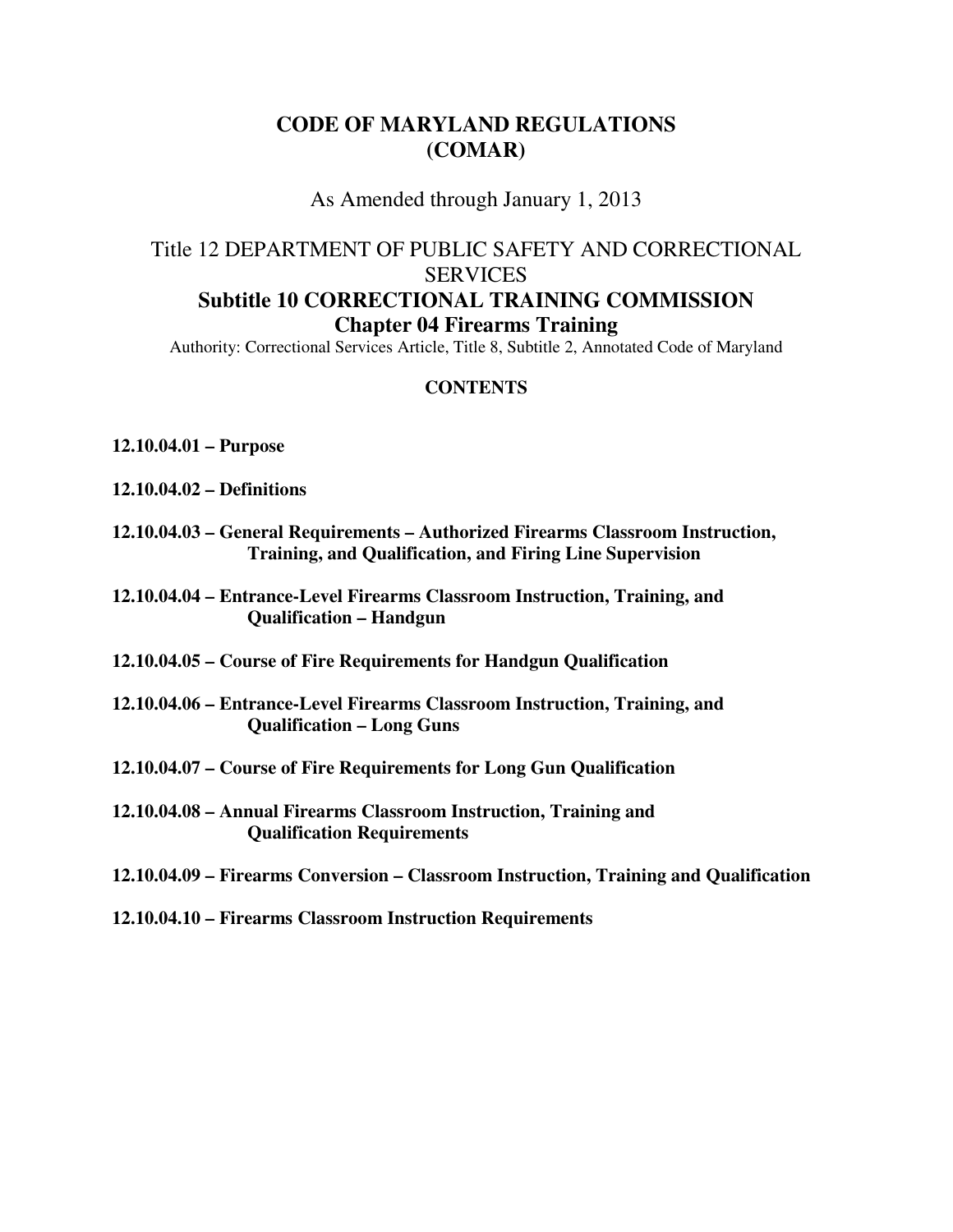### **12.10.04.01 .01 Purpose.**

A. This chapter establishes Commission firearms training requirements for a firearms qualified employee regulated by the Commission for:

(1) Firearms classroom instruction, training, and qualification; and

(2) Authorization to use or carry a firearm.

B. Commission Requirements are Minimum Requirements. An employer may adopt more stringent requirements for firearms classroom instruction, training, and qualification.

C. This chapter does not apply to a firearm that discharges a projectile that is not intended to cause death that the employer has authorized a firearms qualified employee to use or carry.

### **12.10.04.02 .02 Definitions.**

A. In this chapter, the following terms have the meanings indicated.

B. Terms Defined.

(1) "**Academy**" means a college, school, training unit, or training facility approved or certified by the Commission under this chapter or COMAR 12.10.01 to conduct entrance-level and other training programs.

(2) Classroom Instruction.

(a) "**Classroom instruction**" means training conducted in a traditional educational setting; for example, in a room with desks, chairs, books, paper, and other educational tools or equipment. (b) "Classroom instruction" does not include training conducted on a firing line.

(3) "**Commission**" means the Maryland Correctional Training Commission, its officers, and its employees.

(4) Course of Fire.

(a) "**Course of fire**" means a sequence of activities related to the actual discharge of a firearm on a firing line for training or qualification.

(b) "Course of fire" does not include classroom instruction.

(5) Day-fire.

(a) "**Day-fire**" means firearms training or qualification, or both, conducted during normal outdoor lighting conditions that exist between dawn and dusk.

(b) "Day-fire" includes the indoor equivalent or other lighting conditions that simulate normal outdoor lighting conditions that exist between dawn and dusk.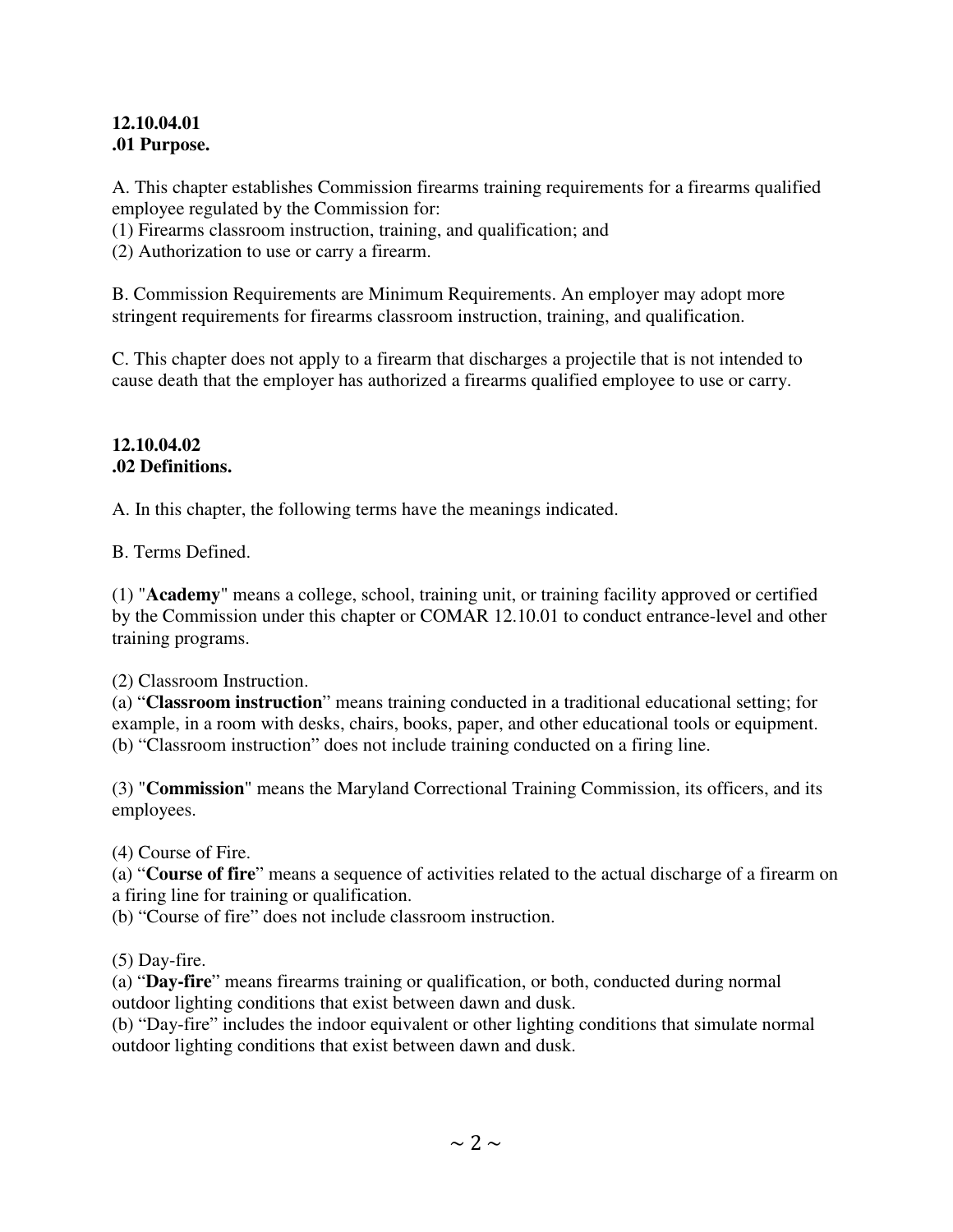(6) "**Deputy Director**" means the Deputy Director of the Police and Correctional Training Commissions, or, the Deputy Director's designee.

(7) "**Entrance-level**" means initial classroom instruction, training, or qualification with a firearm regardless of experience or training with a different type of firearm.

# (8) "**Firearms qualified employee**" means an individual who:

- (a) Is subject to regulation by the Commission;
- (b) Is authorized by the individual's employer to use or carry a firearm; and
- (c) Meets the requirements of this chapter.
- (9) "**Firearm**" means a pistol, revolver, or long gun.

(10) "**Firearm provisional instructor**" means an individual certified by the Commission in that instructor classification according to requirements established under COMAR 12.10.06.

(11) "**Firearms instructor**" means an individual certified by the Commission in that instructor classification according to requirements established under COMAR 12.10.06.

(12) "**Firing line**" means those areas and positions from which an individual actually discharges a firearm with live ammunition for training or qualification, or both, as part of a course of fire.

(13) Firing Line Controller.

(a) "**Firing line controller**" means the line instructor or firearms instructor responsible for issuing commands on a firing line during firearms training and qualification.

(b) "Firing line controller" includes a line instructor or firearms instructor actually on the firing line or in a structure overseeing the firearms training and qualification conducted on the firing line.

(14) Handgun.

(a) "**Handgun**" has the meaning stated in Public Safety Article, §5-101, Annotated Code of Maryland.

(b) "Handgun" includes a:

- (i) Pistol; and
- (ii) Revolver.

(15) "**Judgmental or decision training**" means instruction and skills development conducted in the classroom, using firearms simulation, or on a firing line, to enable an individual to:

(a) Differentiate between threat levels; and

(b) Respond appropriately to an identified threat.

(16) "**Line Instructor**" means an individual certified by the Commission in that instructor classification according to requirements established under COMAR 12.10.06.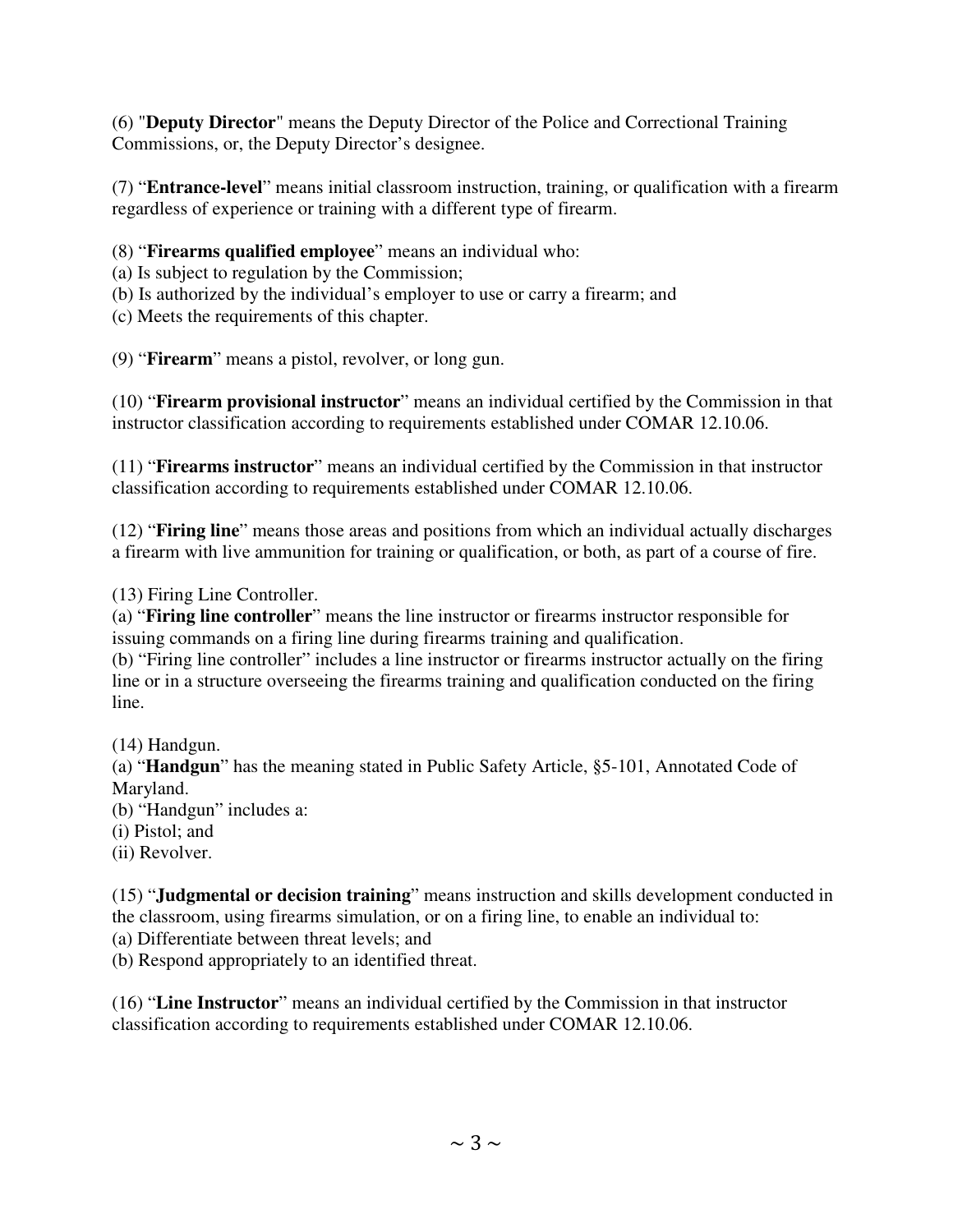(17) Long Gun.

- (a) "**Long gun**" means a firearm designed to be fired from the shoulder.
- (b) "Long gun" includes a:
- (i) Type 1 long gun;
- (ii) Type 2 long gun;
- (iii) Type 3 long gun; and
- (iv) Type 4 long gun.

(18) Optical Sighting Device.

(a) "**Optical sighting device**" means a mechanism that assists an individual in sighting a firearm.

(b) "Optical sighting device" does not include an iron sight.

(19) "**Pistol**" means a handgun that operates semi-automatically:

- (a) Discharging a single round of ammunition with a pull of the trigger;
- (b) Clearing the chamber of the spent casing; and

(c) Loading the next round of ammunition in the chamber.

(20) "**Power**" means a measurement used to describe levels of visual magnification, with a number representing the level of magnification above the normal visual range.

(21) "**Qualification**" means proficiency testing by discharging a firearm on a Commissionapproved course of fire to receive a score that the Commission measures against established requirements to determine if the individual is authorized to use or carry a specific firearm.

(22) Reduced Light.

(a) "**Reduced light**" means the normal outdoor lighting conditions that exist between dusk and dawn.

(b) "Reduced light" includes simulated natural outdoor lighting conditions such as:

(i) Artificial light to simulate natural reduced lighting conditions; or

(ii) Goggles, headgear, or an apparatus worn to cover the eyes designed to reduce the availability of light to simulate natural reduced lighting conditions.

(23) "**Revolver**" means a handgun that:

(a) Fires a single round of ammunition with each pull of the trigger; and

(b) Has a cylinder containing additional rounds of ammunition that rotates to position the next round of ammunition for firing.

(24) "**Strong hand**" means the hand:

(a) On the same side of the body where an individual normally carries a handgun in a holster; and

(b) That the individual would primarily use to discharge a handgun.

### (25) Training.

(a) "**Training**" means a demonstration or an exercise, in addition to classroom instruction, provided by an individual certified under COMAR 12.10.06, to enhance understanding,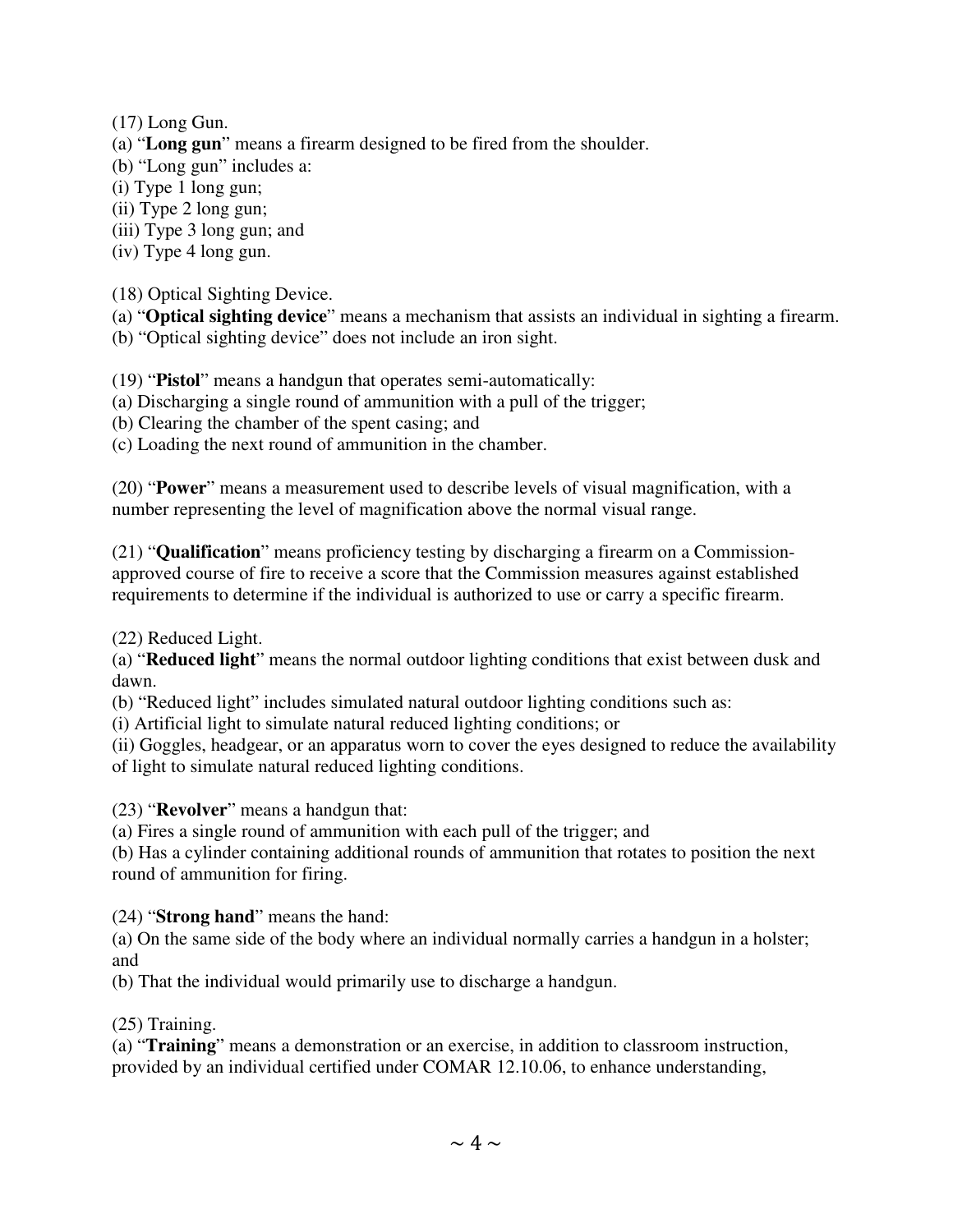proficiency, marksmanship, and other skills related to proper firearm use and tactics such as movement, multiple targets, judgmental or decision training, and use of cover and concealment. (b) "Training" may include drills that involve discharging rounds.

(26) "**Type 1 long gun**" means a long gun with an optical sighting device greater than 4 power intended for use as a counter-sniper firearm.

(27) "**Type 2 long gun**" means a long gun with an optical sighting device greater than 4 power intended for use other than as a counter-sniper firearm.

(28) "**Type 3 long gun**" means a long gun without an optical sighting device, or with an optical sighting device of 4 power or less.

(29) Type 4 Long Gun.

(a) "**Type 4 long gun**" means a long gun manufactured and sold as a shotgun that is designed to discharge a single projectile or multiple projectiles from a single round of ammunition.

(b) "Type 4 long gun" includes a long gun manufactured and sold as a shotgun regardless of the: (i) Action; or

(ii) Use of an optical sighting device.

(30) "**Weak hand**" means the hand that is not considered the strong hand.

# **12.10.04.03**

### **.03 General Requirements — Authorized Firearms Classroom Instruction, Training, and Qualification, and Firing Line Supervision.**

A. Firearms Classroom Instruction, Training, and Qualification Requirements — General.

(1) A firearms qualified employee may not use or carry a firearm unless:

(a) The firearm is approved by the firearms qualified employee's employer;

(b) The firearms qualified employee's employer authorizes the firearms qualified employee to use or carry the firearm; and

(c) The firearms qualified employee successfully completes the applicable firearms classroom instruction, training, and qualification for the firearm established under this chapter.

(2) All rounds required to be discharged by this chapter shall be fired with only one finger on the trigger.

(3) If a firearm becomes defective or unavailable to a firearms qualified employee during firearms training or qualification, a substitute firearm may be used for the firearms training or qualification if the substitute firearm is the same type, model, manufacture, caliber, and barrel length as the defective or unavailable firearm.

(4) Entrance-Level Firearms Classroom Instruction, Training, and Qualification.

(a) For an individual to be initially authorized to use or carry a firearm, except a firearm for which authorization is provided through conversion under Regulation .09 of this chapter, the individual shall successfully complete entrance-level firearms classroom instruction, training, and qualification established under this chapter for the firearm.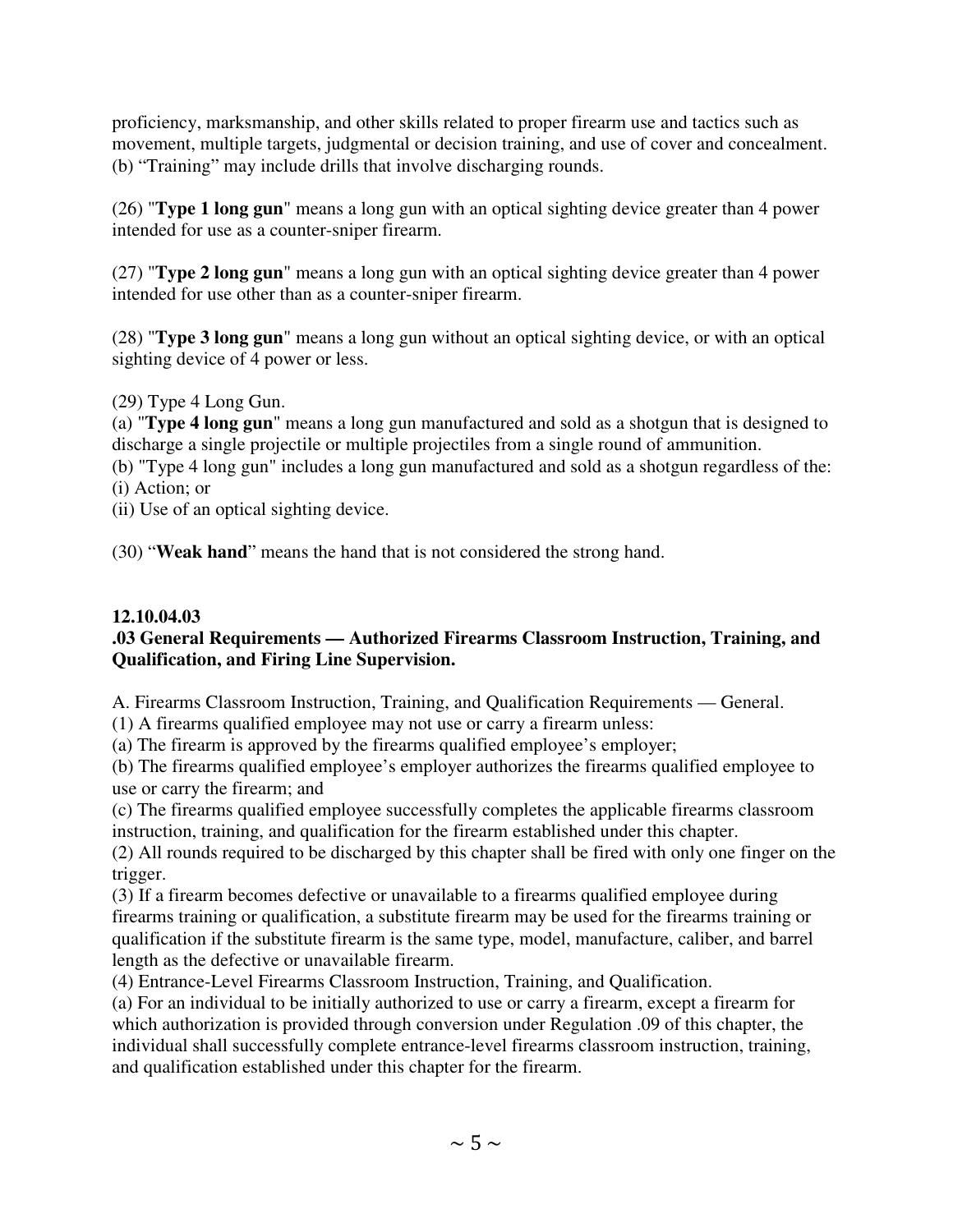(b) The individual may complete the entrance-level firearms classroom instruction, training, and qualification:

(i) As a part of entrance-level firearms classroom instruction, training, and qualification required by COMAR 12.10.01; or

(ii) Independent of the entrance-level firearms classroom instruction, training, and qualification required by COMAR 12.10.01.

(c) Commission firearms training objectives required for the entrance-level firearms classroom instruction, training, and qualification are available from the Commission upon written request.

B. Firing Line Supervision Requirements — General.

(1) At least one firearms provisional instructor, line instructor, or firearms instructor shall be present for every five or fewer individuals on the firing line.

(2) If more than one firearms provisional instructor, line instructor, or firearms instructor is required to be present, the individual responsible for the firearms training and qualification shall designate a firearms instructor or line instructor to supervise the firing line.

(3) If more than 15 individuals are on the firing line:

(a) The individual responsible for the firearms training and qualification shall assign a firing line controller; and

(b) The firing line controller may not be counted as part of the one-to-five ratio required under this regulation.

C. If an individual has met the requirements of this chapter to be a firearms qualified employee but has not met the annual firearms classroom instruction, training, and qualification under Regulation .08 of this chapter for three or more consecutive years, the individual shall successfully complete the entrance-level firearms classroom instruction, training, and qualification before being authorized to carry or use a firearm.

D. Firearms Classroom Instruction, Training, and Qualification — Approval and Minimum Hours.

(1) Commission Approval.

(a) Written approval by the Commission is required for firearms classroom instruction, training, and qualification.

(b) An academy or employer of a firearms qualified employee requesting approval shall submit the request to the Commission 20 days before the academy or employer plans to start the firearms classroom instruction, training, and qualification.

(2) The minimum hours required for firearms classroom instruction, training, and qualification established under this chapter:

(a) Only include the actual hours of firearms classroom instruction, training, and qualification; and

(b) Do not include meals and breaks.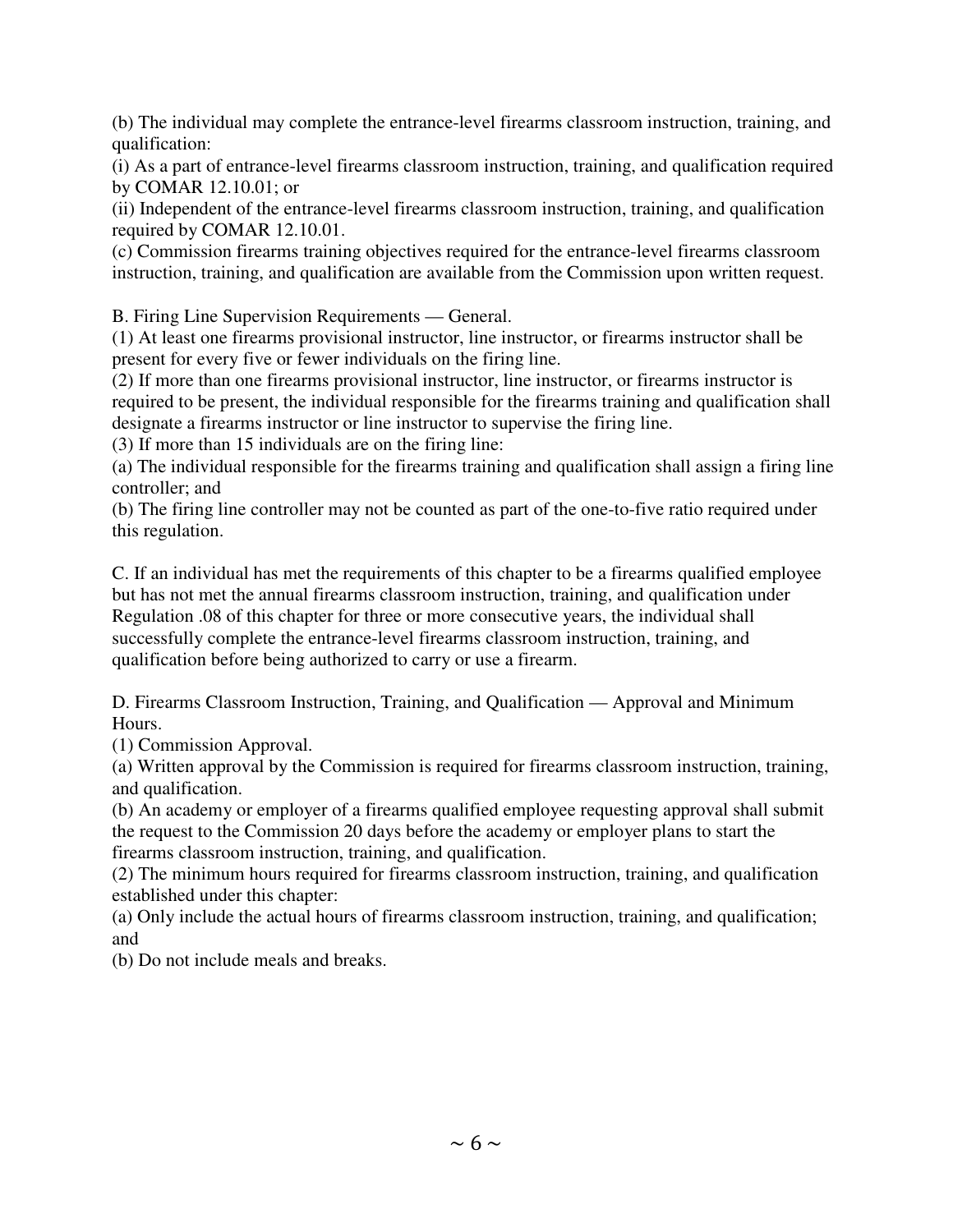### **12.10.04.04**

### **.04 Entrance-Level Firearms Classroom Instruction, Training, and Qualification — Handgun.**

A. A firearms qualified employee shall successfully complete the minimum requirements for entrance-level handgun classroom instruction, training, and qualification established under this regulation before using or carrying a handgun.

B.

B. Minimum entrance-level classroom instruction, training, and qualification for a handgun include:

(1) 35 hours of classroom instruction, training, and qualification;

(2) Classroom instruction topics marked with an "X" under Entrance-Level Handgun Training in the table under Regulation .10B of this chapter;

(3) The following activities conducted over a minimum of three separate calendar days:

(a) Firearms training exercises; and

(b) A course of fire for qualification scoring that includes:

(i) Three successive day-fire courses of fire; and

(ii) One reduced light course of fire;

(4) Use of ammunition authorized by the individual's employer, or the ballistic equivalent when firing for qualification;

(5) Discharging a minimum of 1,000 rounds of ammunition for firearms training and qualification collectively; and

(6) The course of fire requirements outlined in the table under Regulation .05 of this chapter.

### **12.10.04.05**

### **.05 Course of Fire Requirements for Handgun Qualification.**

The following are minimum entrance-level, annual, and conversion courses of fire requirements for handgun qualification:

| Type of Requirement                                           | Handgun<br>Day-Fire Required Course of<br>Fire for Qualification                                                                 | Handgun<br>Reduced Light Required<br>Course of Fire for Qualification                                                            |  |
|---------------------------------------------------------------|----------------------------------------------------------------------------------------------------------------------------------|----------------------------------------------------------------------------------------------------------------------------------|--|
| (1) Rounds to be discharged<br>with one finger on the trigger | Minimum of 30 rounds on each course of Minimum of 30 rounds on the course of<br>fire                                             | fire                                                                                                                             |  |
| (2) Minimum passing score                                     | 70 percent on each of the three<br>successive courses of fire                                                                    | 70 percent                                                                                                                       |  |
| (3) Target description                                        | Depiction of human torso or silhouette<br>marked to indicate scoring values in a<br>maximum scoring area of 725 square<br>inches | Depiction of human torso or silhouette<br>marked to indicate scoring values in a<br>maximum scoring area of 725 square<br>inches |  |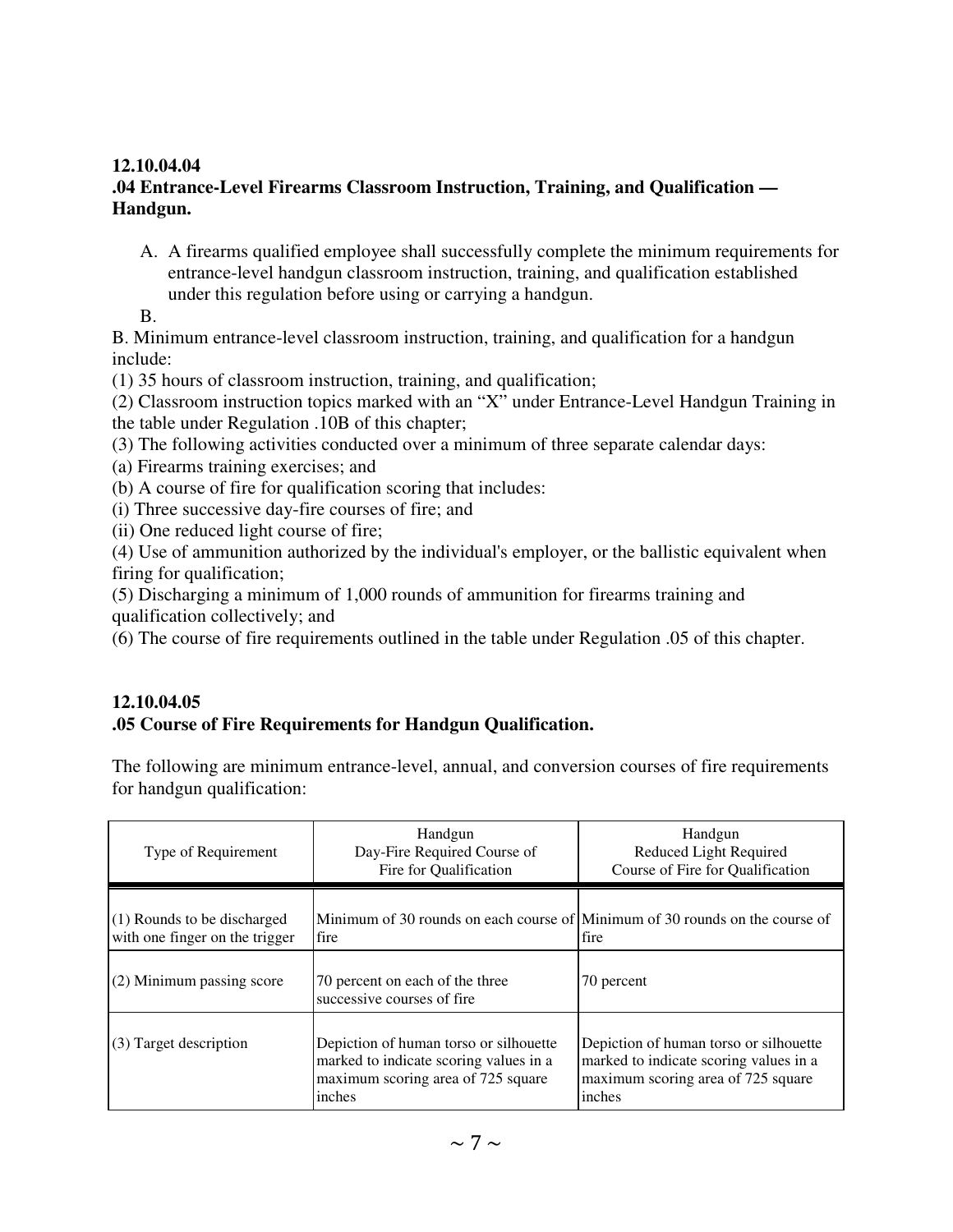| (4) Required percentages of<br>rounds to be fired, and required<br>firing distances                          | A minimum of 10 percent, but not more<br>than 40 percent, of the course of fire<br>rounds shall be discharged at each of the<br>following four range of distances:<br>(a) Less than 5 yards;<br>(b) 5 yards to less than 10 yards;<br>(c) 10 to less than 25 yards; and<br>(d) 25 yards or farther | A minimum of 10 percent, but no more<br>than 40 percent, of the course of fire<br>rounds shall be discharged at each of the<br>following three range of distances:<br>(a) Less than 5 yards;<br>(b) 5 yards to less than 15 yards; and<br>(c) 15 yards or farther |
|--------------------------------------------------------------------------------------------------------------|----------------------------------------------------------------------------------------------------------------------------------------------------------------------------------------------------------------------------------------------------------------------------------------------------|-------------------------------------------------------------------------------------------------------------------------------------------------------------------------------------------------------------------------------------------------------------------|
| (5) Maximum time permitted<br>per round of ammunition fired<br>at specified distances                        | (a) 2 seconds per round when firing at<br>less than 5 yards;<br>(b) 3 seconds per round when firing at 5<br>yards to less than 10 yards;<br>(c) 4 seconds per round when firing at 10<br>yards to less than 25 yards;<br>(d) 5 seconds per round when firing at 25<br>yards, or farther            | (a) 2 seconds per round when firing at<br>less than 5 yards;<br>(b) 3 seconds per round when firing at 5<br>yards to less than 15 yards;<br>(c) 4 seconds per round when firing at 15<br>yards, or farther                                                        |
| (6) Maximum time permitted<br>to move from one specified<br>firing position to the next                      | 5 seconds                                                                                                                                                                                                                                                                                          | 5 seconds                                                                                                                                                                                                                                                         |
| (7) Maximum time permitted<br>for each instance of reloading<br>the handgun during the course<br>of fire     | Revolver - 17 seconds<br>Pistol - 8 seconds                                                                                                                                                                                                                                                        | Revolver - 17 seconds<br>Pistol - 8 seconds                                                                                                                                                                                                                       |
| (8) Minimum requirements for<br>holding the handgun while<br>discharging rounds during the<br>course of fire | (a) Strong hand supported by weak hand;<br>(b) Strong hand with no support;<br>(c) Weak hand supported by strong hand;<br>and<br>(d) Weak hand with no support                                                                                                                                     | (a) Strong hand supported by weak hand;<br>(b) Strong hand with no support;<br>$(c)$ Weak hand supported by strong hand;<br>and<br>(d) Weak hand with no support                                                                                                  |
| (9) Minimum body positions<br>from which rounds are to be<br>fired during the course of fire                 | (a) Standing;<br>(b) Kneeling; and<br>(c) Two different positions from<br>barricade                                                                                                                                                                                                                | (a) Standing; and<br>(b) Kneeling                                                                                                                                                                                                                                 |
| (10) Supplemental lighting<br>conditions suggested during<br>course of fire                                  | Not Applicable                                                                                                                                                                                                                                                                                     | At least one of the following:<br>(a) Flares;<br>(b) Street lights;<br>(c) Vehicle lights;<br>(d) Flashlights;<br>(e) Vehicle emergency lights; or<br>(f) Alternate lighting source                                                                               |

### **12.10.04.06**

### **.06 Entrance-Level Firearms Classroom Instruction, Training, and Qualification — Long Guns.**

A. An individual shall successfully complete the minimum requirements for entrance-level long gun classroom instruction, training, and qualification established under this regulation before using or carrying a long gun.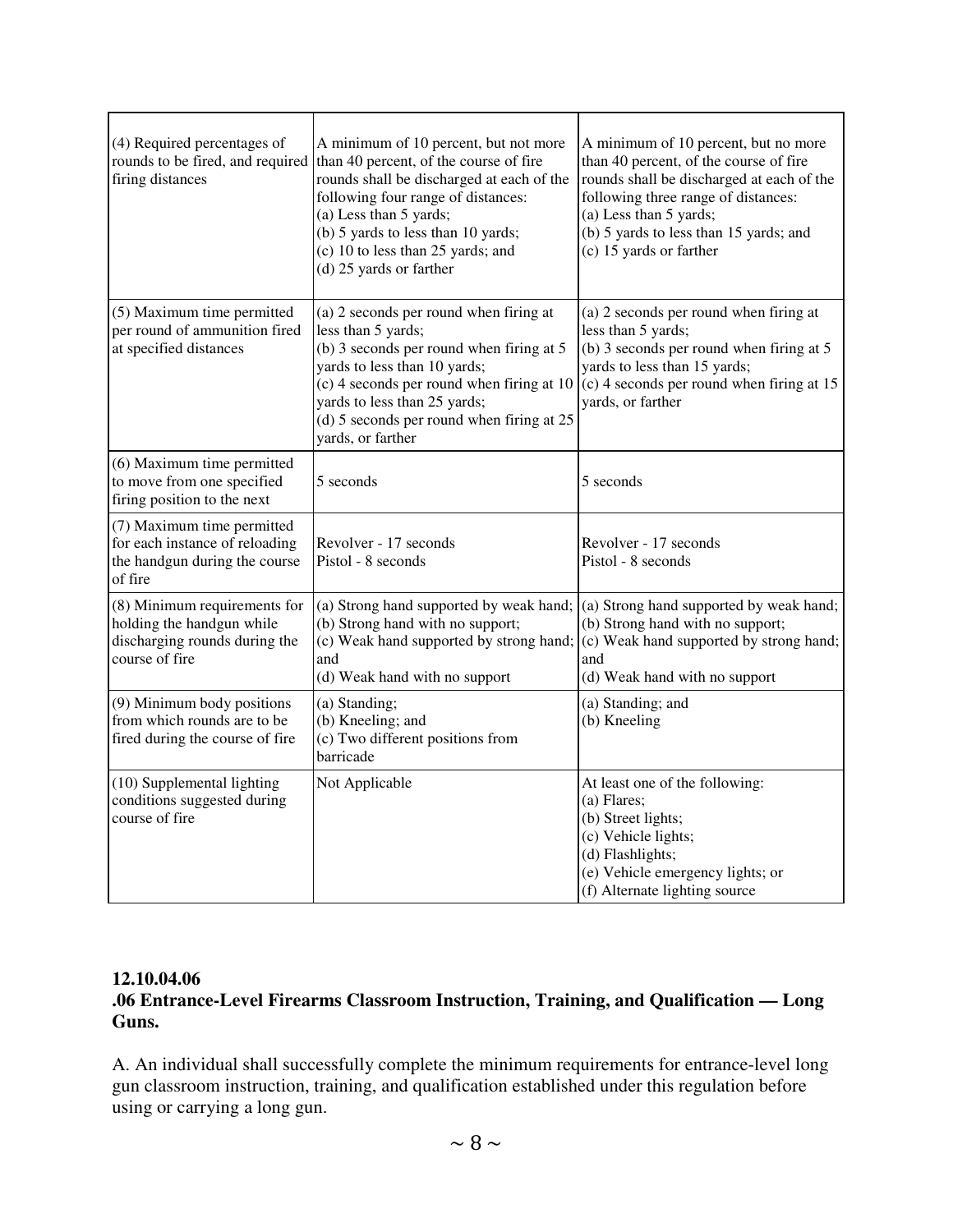B. The minimum requirements for entrance-level long gun classroom instruction, training, and qualification include:

(1) Classroom instruction topics marked with an "X" under the column for Entrance-Level Long Gun Training on the table under Regulation .10B of this chapter;

(2) The following total hours of long gun classroom instruction, training, and qualification for a:

(a) Type 1 long gun, 35 hours;

(b) Type 2 long gun, 35 hours;

(c) Type 3 long gun, 14 hours; and

(d) Type 4 long gun, 7 hours;

(3) Discharging the following number of rounds of ammunition at a target for training and qualification for a:

(a) Type 1 long gun, 150 rounds;

(b) Type 2 long gun, 350 rounds;

(c) Type 3 long gun, 350 rounds; and

(d) Type 4 long gun, 50 rounds; and

(4) Successfully completing qualification requirements on a day-fire course of fire for the specific type of long gun established in the table under Regulation .07A of this chapter.

### **12.10.04.07 .07 Course of Fire Requirements for Long Gun Qualification.**

A. The following table establishes minimum requirements for entrance-level, annual, and conversion courses of fire for Type 1 through Type 4 long gun qualification:

| Requirement                      | Type 1<br>Long Gun                                                                                                                   | Type 2<br>Long Gun                                                                                                                                              | Type 3<br>Long Gun                                                                                          | Type 4<br>Long Gun                                                                                                       |  |
|----------------------------------|--------------------------------------------------------------------------------------------------------------------------------------|-----------------------------------------------------------------------------------------------------------------------------------------------------------------|-------------------------------------------------------------------------------------------------------------|--------------------------------------------------------------------------------------------------------------------------|--|
| $(1)$ Rounds to<br>be Discharged | Minimum of 20 rounds<br>on one day-fire course<br>of fire                                                                            | Minimum of 30 rounds<br>on one day-fire course<br>of fire                                                                                                       | Minimum of 30 rounds<br>on one day-fire course<br>of fire                                                   | Minimum of 10 rounds<br>on one day-fire course<br>of fire                                                                |  |
| $(2)$ Passing<br>Score           | 100 percent                                                                                                                          | 80 percent                                                                                                                                                      | 80 percent                                                                                                  | 70 percent                                                                                                               |  |
| $(3)$ Target<br>Description      | The target scoring area<br>may not exceed 80<br>square inches. 80 square<br>inches equals the 9 and<br>10 ring of a "B-27"<br>target | The target scoring area<br>may not exceed 183<br>square inches. 183<br>square inches equals a<br>"TQ19" target or the 8,<br>9 and 10 ring of a "B-<br>27"target | The target scoring area<br>may not exceed 255<br>square inches. 255<br>square inches equals a<br>"Q" target | The target scoring area<br>may not exceed 725<br>square inches. 725<br>square inches equals a<br>"B-27" full size target |  |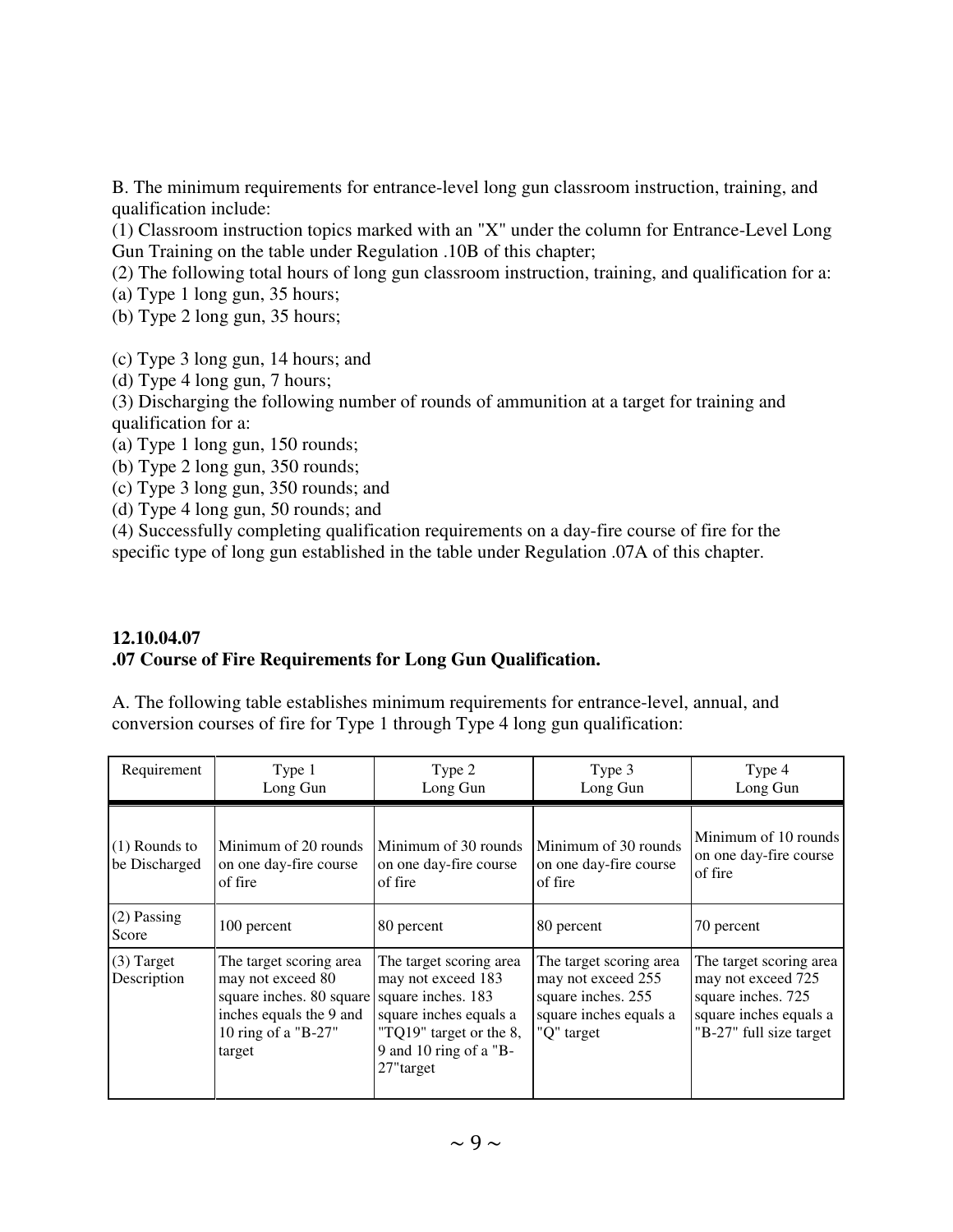| (4) Required<br>percentages of<br>rounds to be<br>fired and<br>required firing<br>distances | A minimum of 10<br>percent but not more<br>than 30 percent of the<br>course of fire rounds<br>shall be discharged at<br>each of the following<br>distances:<br>$(a)$ 25 yards;<br>(b) Two distances<br>greater than 25 yards<br>and less than 200 yards;<br>and<br>(c) 200 yards or greater       | A minimum of 10<br>percent but not more<br>than 30 percent of the<br>course of fire rounds<br>shall be discharged at<br>each of the following<br>distances:<br>$(a)$ 15 yards;<br>(b) Two distances<br>greater than 15 yards<br>and less than 100 yards;<br>and<br>(c) 100 yards or greater      | A minimum of 10<br>percent but not more<br>than 30 percent of the<br>course of fire rounds<br>shall be discharged at<br>each of the following<br>distances:<br>$(a)$ 15 yards;<br>(b) Two distances<br>greater than 15 yards<br>and less than 50 yards;<br>and<br>(c) 50 yards or greater      | A minimum of 20<br>percent but not more<br>than 40 percent of the<br>course of fire rounds<br>shall be discharged at<br>each of the following<br>distances:<br>(a) 5 yards to less than<br>15 yards;<br>(b) 15 yards to less<br>than 25 yards; and<br>(c) 25 yards or greater |  |  |
|---------------------------------------------------------------------------------------------|---------------------------------------------------------------------------------------------------------------------------------------------------------------------------------------------------------------------------------------------------------------------------------------------------|--------------------------------------------------------------------------------------------------------------------------------------------------------------------------------------------------------------------------------------------------------------------------------------------------|------------------------------------------------------------------------------------------------------------------------------------------------------------------------------------------------------------------------------------------------------------------------------------------------|-------------------------------------------------------------------------------------------------------------------------------------------------------------------------------------------------------------------------------------------------------------------------------|--|--|
| (5) Maximum<br>time permitted<br>per round at<br>specified<br>distances                     | 5 seconds per round<br>when firing at 25 yards<br>or less; The number of<br>seconds per round when<br>firing at distances<br>between 25 yards and<br>200 yards shall be<br>proportional to the<br>distances and times<br>allowed; 10 seconds per<br>round when firing at<br>200 yards, or farther | 4 seconds per round<br>when firing at 15 yards<br>or less; The number of<br>seconds per round when<br>firing at distances<br>between 15 yards and<br>100 yards shall be<br>proportional to the<br>distances and times<br>allowed; 8 seconds per<br>round when firing at<br>100 yards, or farther | 4 seconds per round<br>when firing at 15 yards<br>or less; The number of<br>seconds per round when<br>firing at distances<br>between 15 yards and<br>50 yards shall be<br>proportional to the<br>distances and times<br>allowed; 8 seconds per<br>round when firing at 50<br>yards, or farther | 3 seconds per round<br>when firing at 5 yards<br>to less than 15 yards; 4<br>seconds per round<br>when firing at 15 yards<br>to less than 25 yards;<br>and 5 seconds per<br>round when firing at<br>25 yards, or farther                                                      |  |  |
|                                                                                             | These times do not include the time allotted for changing positions or moving from one firing line<br>distance to another.                                                                                                                                                                        |                                                                                                                                                                                                                                                                                                  |                                                                                                                                                                                                                                                                                                |                                                                                                                                                                                                                                                                               |  |  |
|                                                                                             | Reloading Time: When qualifying on Type 1, 2, or 3 long gun; an<br>additional 5 seconds may be added to the maximum seconds:<br>(a) For each round of ammunition reloaded on a long gun with an integral<br>magazine; and<br>(b) For reloading a long gun with a detachable box magazine.         |                                                                                                                                                                                                                                                                                                  |                                                                                                                                                                                                                                                                                                |                                                                                                                                                                                                                                                                               |  |  |
| $(6)$ Firing<br>positions from<br>which the long<br>gun shall be<br>discharged              | (a) Standing (unsupported);<br>(b) Standing (supported);<br>(d) Prone; and<br>above firing positions.                                                                                                                                                                                             | (c) Kneeling or sitting (supported or unsupported);<br>(e) Using a barricade to discharge the long gun from at least one of the                                                                                                                                                                  | (a) Standing<br>(unsupported);<br>(b) Standing<br>(supported);<br>(c) Kneeling or sitting<br>(supported or<br>unsupported); and<br>(d) Using a barricade<br>to discharge the long<br>gun from at least one<br>of the above firing<br>positions                                                 |                                                                                                                                                                                                                                                                               |  |  |
| $(7)$ Stress                                                                                | To simulate stress when qualifying on Type 1, 2, or 3 long gun, the<br>individual shall perform physical exercise before firing from at least one<br>position listed in this table under the firing positions (No. 6 in this table).                                                              | Optional                                                                                                                                                                                                                                                                                         |                                                                                                                                                                                                                                                                                                |                                                                                                                                                                                                                                                                               |  |  |

B. Automatic Firing Long Gun.

(1) If a long gun is capable of discharging more than a single round of ammunition with a single pull of the trigger, entrance-level long gun qualification requires the individual to discharge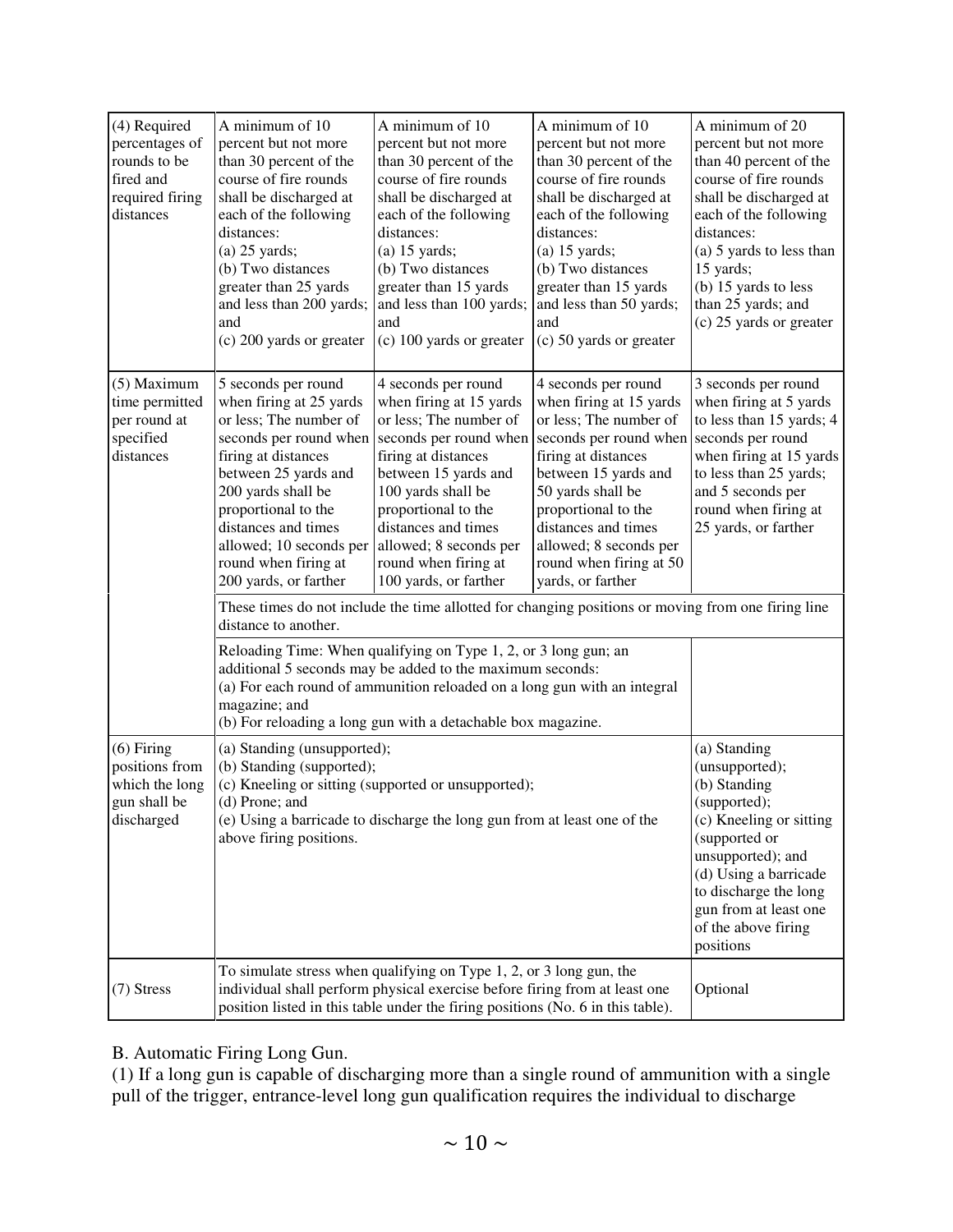additional rounds of ammunition in the automatic mode from a distance of 3 to 10 yards at a separate target.

(2) The number of additional rounds of ammunition for a:

(a) Type 1 long gun is 5; and

(b) Type 2 or 3 long gun is 20.

(3) Successful completion requires a minimum score of 80 percent on each target.

### **12.10.04.08 .08 Annual Firearms Classroom Instruction, Training, and Qualification Requirements.**

A. General Requirements — All Firearms.

(1) During each calendar year, a firearms qualified employee shall successfully complete the following:

(a) Classroom instruction for each firearm type that the firearms qualified employee is authorized to use or carry;

(b) Firearms training for each firearm that the firearms qualified employee is authorized to use or carry; and

(c) Firearms qualification for each firearm that the firearms qualified employee is authorized to use or carry.

(2) Annual Firearms Classroom Instruction.

(a) A firearms qualified employee shall complete a minimum of two hours of firearms classroom instruction as part of the requirements established under this regulation.

(b) Firearms classroom instruction shall include the classroom instruction topics marked with an "X" under Annual Firearms Training in the table under Regulation .10B of this chapter.

(c) The Commission may accept up to 2 hours of a firearms qualified employee's annual firearms classroom instruction as part of a firearms qualified employee's annual in-service training required under COMAR 12.10.01.

B. Annual Firearms Training and Qualification Requirements — Handgun.

(1) Required Firearms Training — Handgun.

(a) A firearms qualified employee shall annually discharge a minimum of 30 rounds of ammunition approved by the firearms qualified employee's employing agency, or the ballistic equivalent, for training with the handgun designated by the firearms qualified employee's employer for the employee to use or carry.

(b) Training drills to improve the firearms qualified employee's skills may be incorporated into a course of fire.

(c) Training may not include practicing the actual course of fire used for firearms qualification.

(2) Course of Fire for Qualification — Handgun.

(a) For each handgun a firearms qualified employee is authorized to use or carry, with one finger on the trigger the firearms qualified employee shall discharge a minimum of 30 rounds of ammunition using ammunition authorized by the firearms qualified employee's employer, or the ballistic equivalent, on each of the following:

(i) One day-fire course of fire; and

(ii) One reduced light course of fire.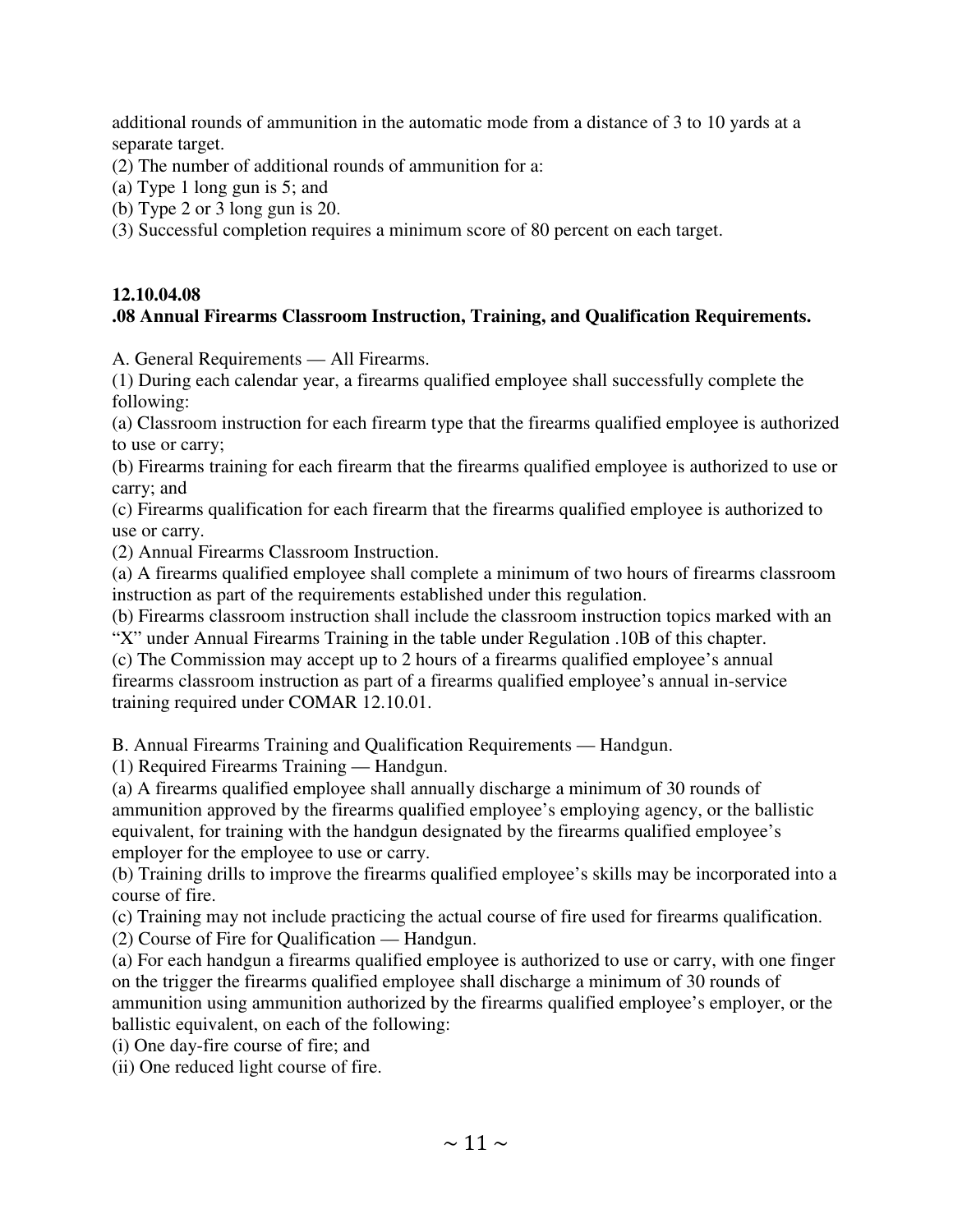(b) Firearms qualified employee annual course of fire for qualification consists of requirements 3—10 in the Course of Fire Requirements for Handgun table under Regulation .05 of this chapter.

(c) A minimum score of 70 percent is required on both a day-fire and a reduced light course of fire for qualification for each handgun for which annual certification renewal is required for a firearms qualified employee by COMAR 12.10.01.

C. Annual Firearms Training and Qualification Requirements — Long Gun.

(1) Firearms training for each long gun a firearms qualified employee is authorized to use or carry consists of demonstrations to familiarize a firearms qualified employee with the nomenclature, operation, safety, care, and cleaning of the specific long gun type.

(2) Course of Fire for Annual Long Gun Qualification.

(a) During each calendar year, a firearms qualified employee authorized to use or carry a specific type of long gun shall successfully complete the course of fire requirements for qualification for the specific long gun, as described in this subsection.

(b) Type 1 Long Gun Qualification. Annual firearms qualification requires a firearms qualified employee to successfully complete four courses of fire for qualification, one during each quarter of a calendar year, for the specific type of long gun the firearms qualified employee is authorized to use or carry according to the requirements established in the Course of Fire Requirements for Long Gun Qualification table under Regulation .07 of this chapter.

(c) Type 2 and Type 3 Long Gun Qualification. Annual firearms qualification requires a firearms qualified employee to successfully complete two courses of fire for qualification, one during each half of the calendar year, for the specific type of long gun the firearms qualified employee is authorized to use or carry according to the requirements established in the Course of Fire Requirements for Long Gun Qualification table under Regulation .07 of this chapter. (d) Type 4 Long Gun Qualification. Annual firearms qualification requires a firearms qualified employee to successfully complete one course of fire for qualification, each calendar year, for the specific type of long gun the firearms qualified employee is authorized to use or carry according to the requirements established in the table under Regulation .07A of this chapter.

D. Reporting Firearm Qualification Scores to the Commission. By January 31 of the calendar year immediately following firearms qualification, the employer of a firearms qualified employee shall submit to the Commission the firearms qualified employee's required firearms qualification score for each firearm the firearms qualified employee is authorized to use or carry.

E. Failure to Meet Commission Annual Firearms Classroom Instruction, Training, and Qualification Requirements.

(1) If a firearms qualified employee fails to successfully complete Commission annual firearms classroom instruction, training, and qualification requirements for an authorized firearm within a calendar year, the firearms qualified employee's employer:

(a) Shall remove the firearm, or authorization to use or carry the firearm if personally owned, from the firearms qualified employee by January 1 of the next calendar year; and

(b) May not return the firearm to or authorize the firearms qualified employee to use or carry a firearm until the employee successfully completes the appropriate firearms classroom instruction, training, and qualification required under this chapter.

(2) Failure to Qualify with a Firearm.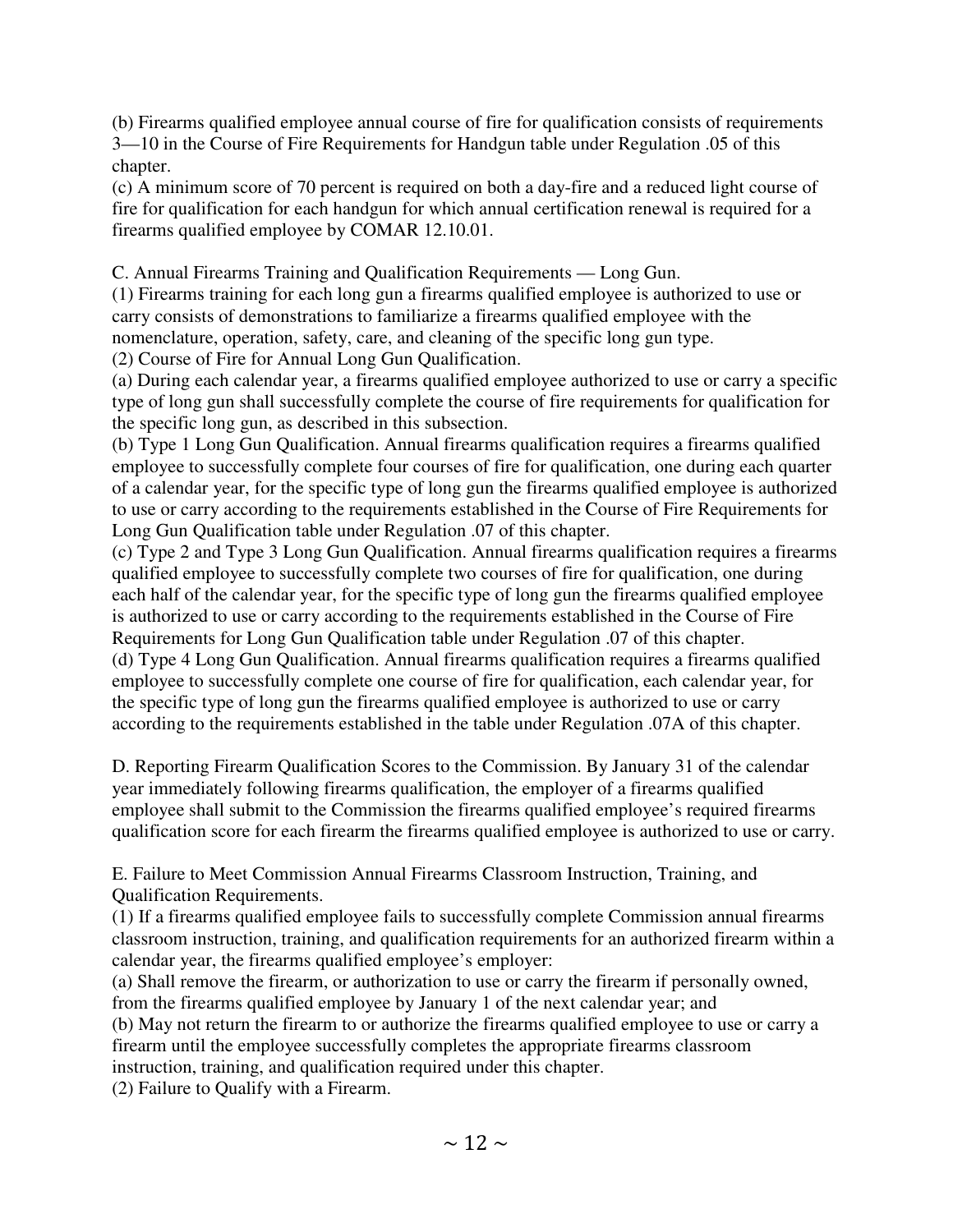(a) A firearms qualified employee who fails an annual firearms qualification required under Regulation .08 of this chapter shall successfully complete qualification within:

(i) 30 consecutive calendar days of the initial attempt; and

(ii) The same calendar year as the initial attempt.

(b) If a firearms qualified employee does not successfully meet qualification requirements within the period established under  $\S E(2)(a)$  of this regulation, the firearms qualified employee's employer shall immediately:

(i) Report to the Commission the firearms qualified employee's failure to qualify;

(ii) Require the firearms qualified employee to surrender the firearm to the employer, if it was issued by the employer; and

(iii) Withdraw the firearms qualified employee's authority to use or carry the firearm for which the employee has not successfully met the qualification requirements.

(3) A firearms qualified employee may not use or carry a firearm that has been surrendered or for which authority to carry or use has been withdrawn, except during supervised training to meet the firearms qualified employee's annual firearms training and qualification for the firearm required under this regulation.

#### **12.10.04.09 .09 Firearms Conversion — Classroom Instruction, Training, and Qualification.**

A. A firearms qualified employee who has successfully completed entrance-level firearms classroom instruction, training, and qualification for a specific type of firearm and is required or requesting to use or carry a firearm of a different type shall successfully complete:

(1) Firearms conversion classroom instruction, training, and qualification requirements established under this regulation for the different firearm type; or

(2) Entrance-level classroom instruction, training, and qualification established under this chapter for the different firearm.

B. A firearms qualified employee shall successfully complete firearms conversion requirements under this regulation before being authorized to use or carry a different type of firearm if the firearms qualified employee is currently authorized to use or carry a:

(1) Handgun type and is seeking authorization to use or carry a handgun of a different type;

(2) Type 1 long gun, and is seeking authorization to use or carry a Type 2 or 3 long gun; or

(3) Type 2 long gun, and is seeking authorization to use or carry a Type 3 long gun.

C. Firearms Conversion Classroom Instruction, Training, and Qualification for Handgun and Long Gun within the Same Type.

(1) Except for provisions under §C(2) of this regulation, a firearms qualified employee is not required to complete firearms conversion classroom instruction, training, and qualification under this regulation before the firearms qualified employee is authorized to use or carry a handgun or a long gun that is the same type that the firearms qualified employee is currently authorized to use or carry.

(2) A firearms qualified employee is required to complete firearms conversion classroom instruction, training, and qualification under this regulation before the firearms qualified employee is authorized to use or carry a handgun or a long gun that is the same type that the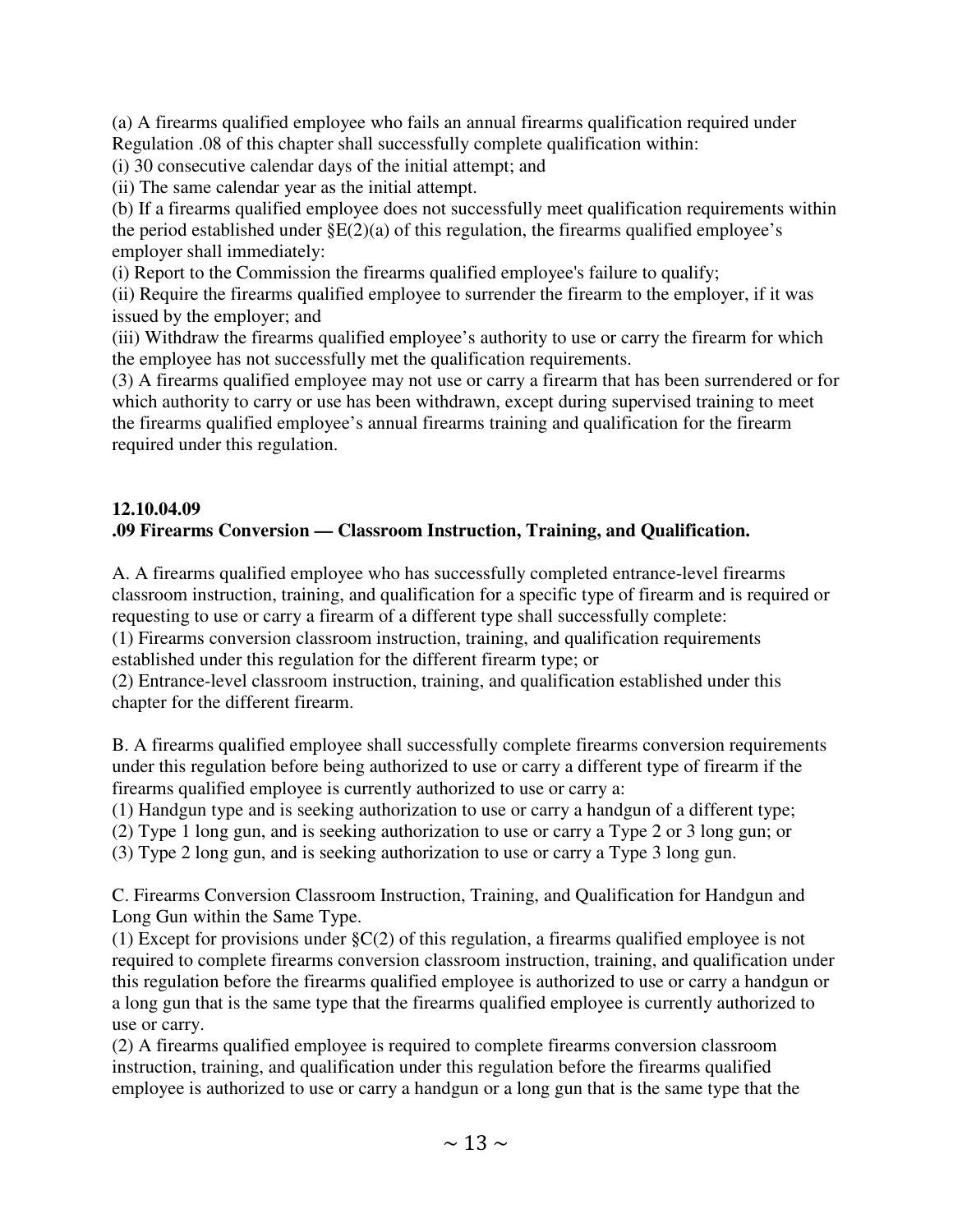firearms qualified employee is currently authorized to use or carry if the firearms qualified employee's employer determines:

(a) There is a difference in operation between the firearms; and

(b) Conversion classroom instruction, training, and qualification are warranted to ensure safe and effective use of the firearm.

D. Handgun Conversion — Classroom Instruction, Training, and Qualification.

(1) If a firearms qualified employee is required to complete conversion classroom instruction, training, and qualification according to  $\S$ B or  $C(2)$  of this regulation, the firearms qualified employee shall successfully complete:

(a) For a different type handgun, the classroom instruction topics marked with an "X" for Handgun Conversion Training — Different Type Handgun in the table under Regulation .10B of this chapter; or

(b) For a handgun within the same type, the classroom instruction topics marked with an "X" for Handgun Conversion Training — Within a Handgun Type in the table under Regulation .10B of this chapter.

(2) Course of Fire.

(a) If a firearms qualified employee is required to complete firearms conversion classroom instruction, training, and qualification according to  $\S$ B or  $C(2)$  of this regulation, with one finger on the trigger the firearms qualified employee shall discharge a minimum of 30 rounds of ammunition for each course of fire required for conversion qualification.

(b) Ammunition used for a required course of fire for conversion qualification shall be ammunition that is:

(i) Authorized by the firearms qualified employee's employer; or

(ii) The ballistic equivalent of the ammunition authorized by the firearms qualified employee's employer.

(c) The required course of fire for firearms conversion qualification shall be completed according to requirements 3 through 10 of the table under Regulation .05 of this chapter.

(3) The following are minimum requirements for firearms classroom instruction, training, and qualification for handgun conversion:

| Type of Requirement                                                                                                                   | Conversion for<br>Different Handgun Type                                                                         | Conversion within<br>Handgun Type |  |
|---------------------------------------------------------------------------------------------------------------------------------------|------------------------------------------------------------------------------------------------------------------|-----------------------------------|--|
| $(1)$ Total minimum hours of classroom instruction,<br>training, and qualification                                                    | 14 hours                                                                                                         | 7 hours                           |  |
| (2) Training drill topics                                                                                                             | (a) Reinforcement of the fundamentals of shooting;<br>(b) Reloading techniques; and<br>(c) Clearing malfunctions |                                   |  |
| (3) Minimum number of training rounds to be discharged<br>at a target                                                                 | 400 rounds<br>200 rounds                                                                                         |                                   |  |
| (4) Minimum passing score for each required qualification 70 percent for each of one day-fire and one reduced light<br>course of fire | course of fire                                                                                                   |                                   |  |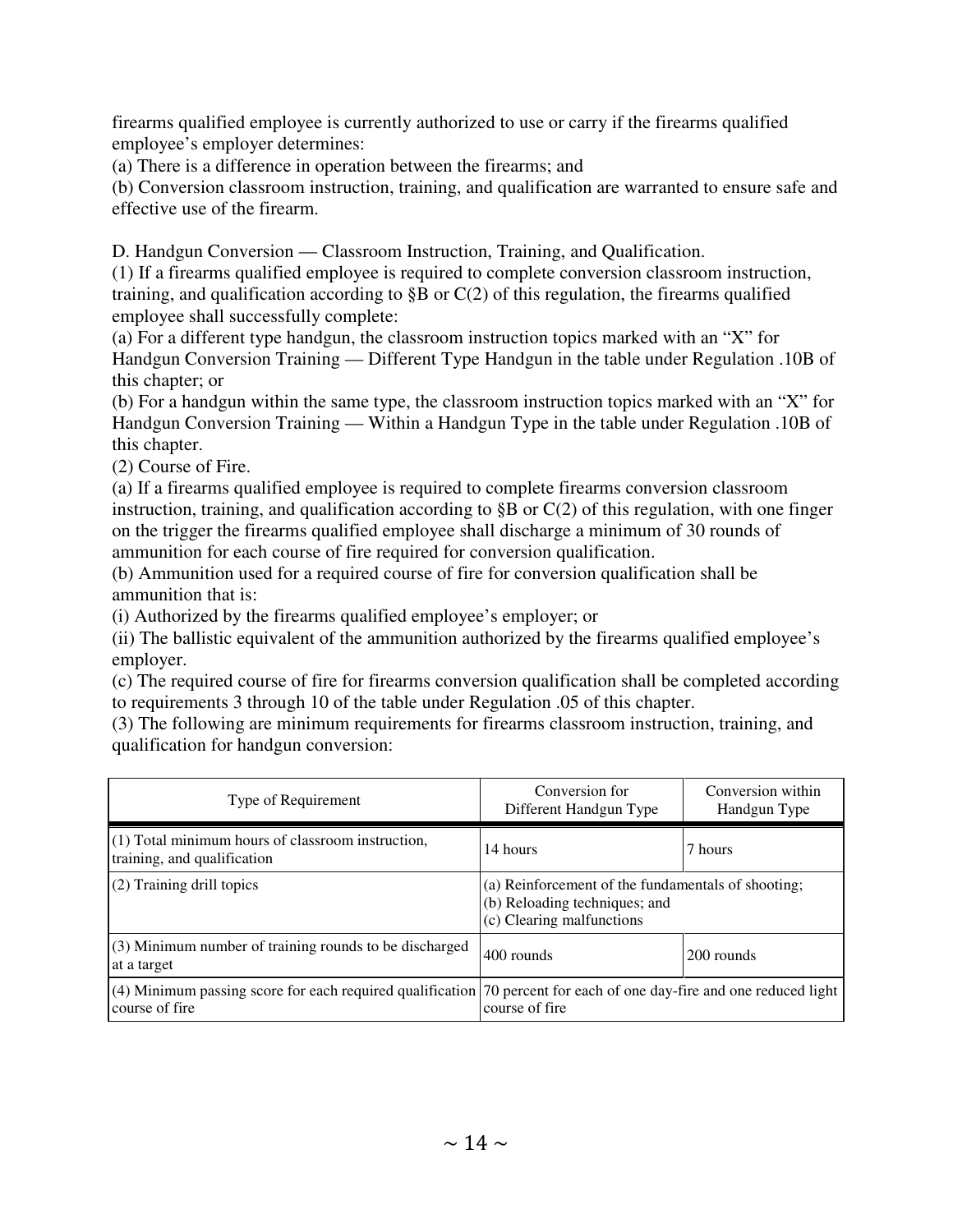E. Long Gun Authorization for which Conversion Training is Permitted.

(1) Before a firearms qualified employee may participate in firearms conversion classroom instruction, training, and qualification for a long gun, the firearms qualified employee shall currently be authorized to use or carry a:

(a) Type 1 long gun, if conversion is for another Type 1 long gun, a Type 2 long gun, or a Type 3 long gun;

(b) Type 2 long gun, if conversion is for another Type 2 long gun or a Type 3 long gun; or (c) Type 3 long gun, if conversion is for another Type 3 long gun.

(2) A firearms qualified employee converting from one type of long gun to another type of long gun not listed under §E(1) of this regulation shall successfully complete entrance-level firearms classroom instruction, training, and qualification for the long gun to which the firearms qualified employee is converting.

F. Long Gun Conversion — Firearms Classroom Instruction, Training, and Qualification. (1) Long gun conversion classroom instruction shall, at a minimum, include the Classroom Instruction Topics marked with an "X" under Firearms Conversion Training — Long Gun in the table under Regulation .10B of this chapter.

(2) Long gun conversion firearms classroom instruction, training, and qualification shall, at a minimum, meet the applicable criteria in the following table:

| Requirements                                                                    | Within<br>Type 1<br>Long Gun | Within<br>Type 2<br>Long Gun | Within<br>Type 3<br>Long Gun | From<br>Type 1<br>to<br>Type 2 | From<br>Type 1<br>$\sigma$ 2<br>to Type $3$ |
|---------------------------------------------------------------------------------|------------------------------|------------------------------|------------------------------|--------------------------------|---------------------------------------------|
| $(1)$ Minimum rounds discharged                                                 | 80                           | 150                          | 150                          | 150                            | 150                                         |
| $(2)$ Minimum hours for classroom instruction and<br>training and qualification | 14                           | 14                           |                              | 14                             |                                             |
| $(3)$ Number of day-fire courses of fire                                        |                              |                              |                              |                                |                                             |

(3) The course of fire for long gun conversion qualification shall meet the requirements specified for the type of long gun established in the table under Regulation .07A of this chapter.

G. Crediting Firearms Conversion Classroom Instruction, Training, and Qualification Toward Annual Training.

(1) A firearms qualified employee's employer may use the following conversion training toward a firearms qualified employee's annual firearms classroom instruction, training, and qualification requirements for the specific firearm used in the conversion training conducted in the same calendar year:

(a) One day-fire conversion qualification score; and

(b) One reduced light conversion qualification score.

(2) If firearms conversion classroom instruction is less than 14 hours, a firearms qualified employee's employer may use a maximum of 2 hours of the firearms conversion classroom instruction toward meeting a firearms qualified employee's annual firearms classroom instruction requirements in the same calendar year the conversion training was conducted. (3) If firearms conversion classroom instruction is 14 hours or more, a firearms qualified employee's employer may use a maximum of 6 hours of the firearms conversion classroom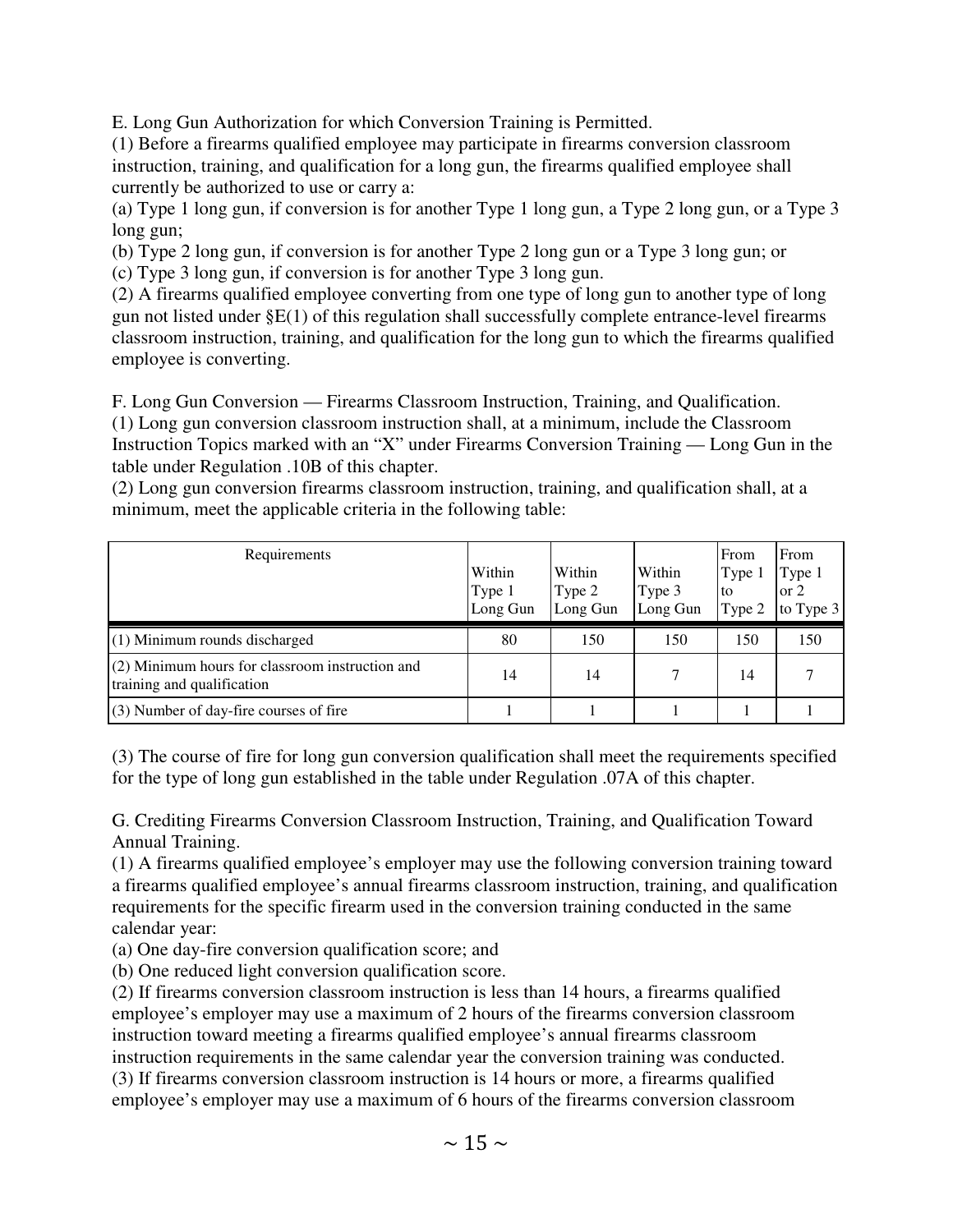instruction toward meeting a firearms qualified employee's annual firearms classroom instruction requirements for the same calendar year the conversion training was conducted.

#### **12.10.04.10 .10 Firearms Classroom Instruction Requirements.**

A. The table in §B of this regulation establishes minimum required firearms classroom instruction topics.

B. An "X" in the following table indicates that the corresponding firearms classroom instruction topic is required for the specified type of training:

| <b>Classroom Instruction</b><br>Topics                                                  | Entrance-<br>Level<br>Handgun<br>Training | Entrance-<br>Level Long<br><b>Gun</b><br>Training | Annual<br>Firearms<br>Training | Handgun<br>Conversion<br>Training-<br>Different Type<br>Handgun | Handgun<br>Conversion<br>Training-Within<br>a Handgun Type | Firearms<br>Conversion<br>Training-Long<br>Gun |
|-----------------------------------------------------------------------------------------|-------------------------------------------|---------------------------------------------------|--------------------------------|-----------------------------------------------------------------|------------------------------------------------------------|------------------------------------------------|
| $(1)$ Legal aspects in<br>the use of firearms                                           | $\mathbf X$                               | $\mathbf X$                                       | X                              |                                                                 |                                                            |                                                |
| (2) Nomenclature<br>relevant to the firearm<br>for which the training<br>is being given | X                                         | X                                                 | X                              | X                                                               | X                                                          | X                                              |
| (3) Care and cleaning<br>of the firearm for<br>which the training is<br>being given     | X                                         | $\boldsymbol{\mathrm{X}}$                         | $\mathbf X$                    | X                                                               | $\mathbf X$                                                | $\mathbf X$                                    |
| (4) Safe handling and<br>safe storage of<br>firearms                                    | $\mathbf X$                               | $\boldsymbol{\mathrm{X}}$                         | X                              |                                                                 |                                                            |                                                |
| (5) Fundamentals of<br>marksmanship and<br>shooting related to the<br>firearm           | $\mathbf X$                               | $\mathbf X$                                       | X                              |                                                                 |                                                            |                                                |
| (6) Explanations and<br>reasons for a<br>qualification course of<br>fire                | X                                         |                                                   | $\mathbf X$                    |                                                                 |                                                            |                                                |
| (7) Ballistic<br>properties, if<br>applicable                                           | $\mathbf X$                               | X                                                 | X                              | X                                                               | $\mathbf X$                                                | $\mathbf X$                                    |
| (8) Potential situations<br>for which the long gun<br>is intended                       |                                           | $\mathbf X$                                       |                                |                                                                 |                                                            |                                                |
| (9) Unusual<br>characteristics                                                          |                                           | X                                                 |                                |                                                                 |                                                            |                                                |